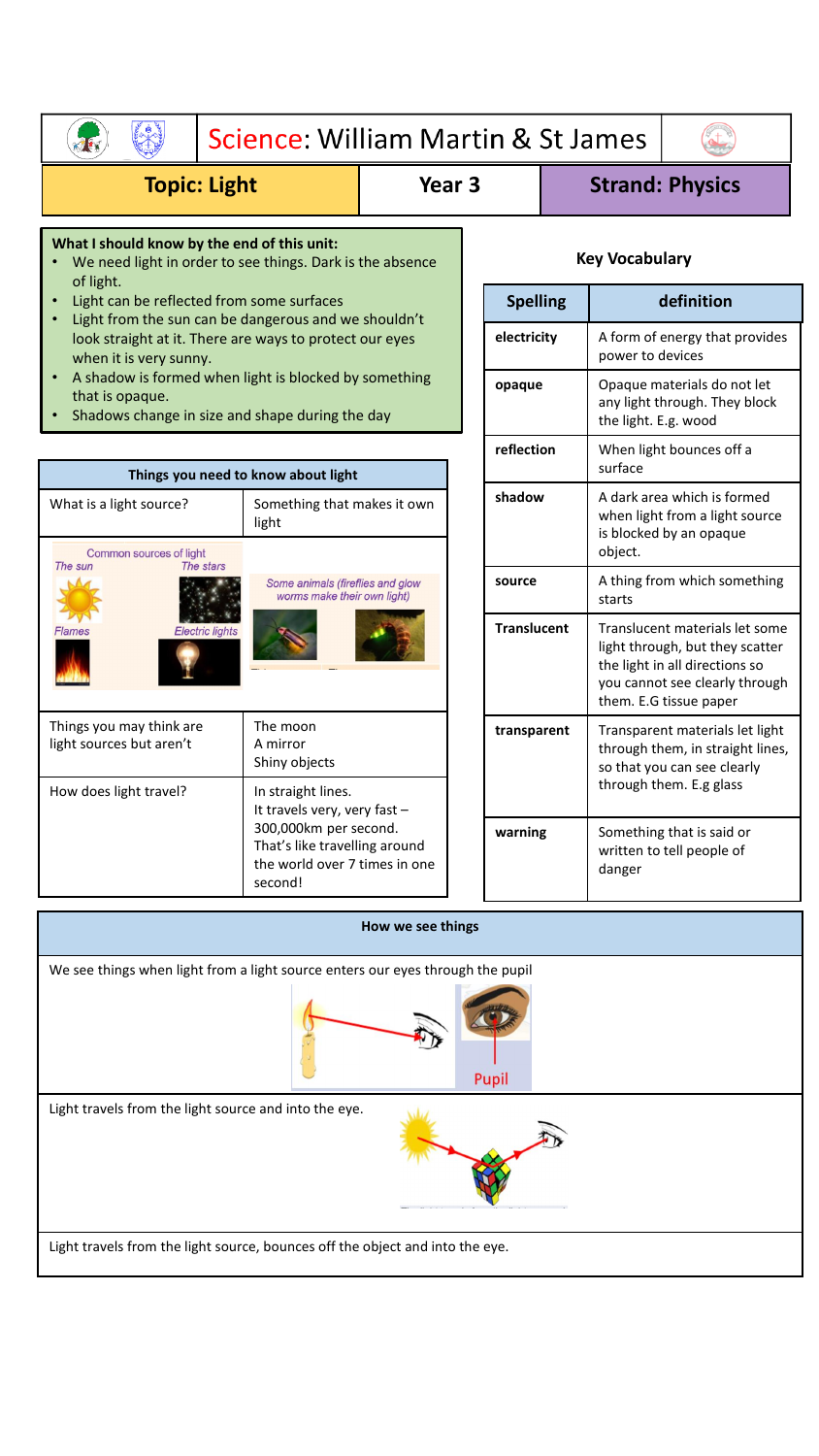### Science: William Martin & St James **RES**

## **Topic: Light Year 3 Strand: Physics**



It's never safe to look directly at the sun, even when wearing sunglasses.

Bright lights indoors can also damage your eyes, so you should never look at them, or shine lights into anyone's eyes.



**Shadows**



# **How a shadow is made** Shadows are made when there is an object blocking the light from hitting the surfaces. This means that the shadow will always be on the opposite side of an object to the sun or light. The object needs to be a solid object. If it is clear then the light wiil pass through it, whereas a solid object **Rays of light** will block it. Some light passes through translucent objects. Although some light is blocked some gets through and so a shadow is formed. These shadows are not as dark.